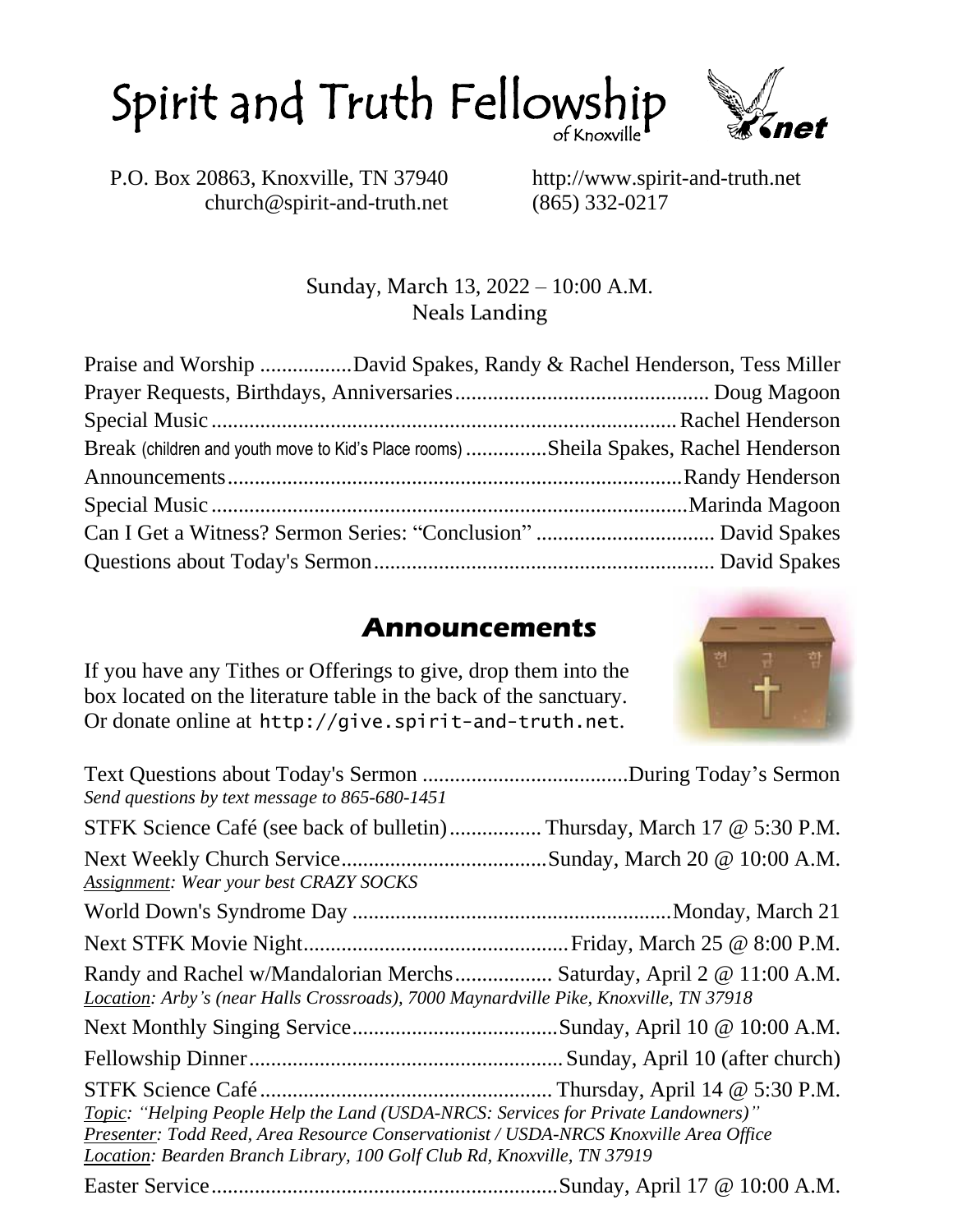#### **Can I Get a Witness? Sermon Series: "Conclusion"**

|                                                                                                                             | DOs and DON'Ts<br>Proverbs 11:30 John 3:16-17 Titus 2:1;3:1-5 1 Timothy 5:19<br>1 Samuel 16:6-7 1 Corinthians 5:12-13 John 13:34-35                                           |  |  |                                                                                 |  |  |
|-----------------------------------------------------------------------------------------------------------------------------|-------------------------------------------------------------------------------------------------------------------------------------------------------------------------------|--|--|---------------------------------------------------------------------------------|--|--|
| 1. If we want to win souls for Christ, we have to use some ______________________                                           |                                                                                                                                                                               |  |  |                                                                                 |  |  |
|                                                                                                                             | 2. Don't ____________ and __________________.                                                                                                                                 |  |  |                                                                                 |  |  |
|                                                                                                                             |                                                                                                                                                                               |  |  |                                                                                 |  |  |
|                                                                                                                             |                                                                                                                                                                               |  |  |                                                                                 |  |  |
|                                                                                                                             |                                                                                                                                                                               |  |  |                                                                                 |  |  |
| Sheila: "When you are judging somebody by their looks, you are deciding whether they<br>are good enough for Christ or not." |                                                                                                                                                                               |  |  |                                                                                 |  |  |
|                                                                                                                             |                                                                                                                                                                               |  |  |                                                                                 |  |  |
|                                                                                                                             | Don't entertain thoughts like these<br>That person drinks alcohol: therefore they can't be saved.<br>That person listens to heavy metal music: therefore they can't be saved. |  |  | A woman wears jeans/make-up/jewelry/revealing clothing or does cosplayetc. etc. |  |  |
|                                                                                                                             |                                                                                                                                                                               |  |  |                                                                                 |  |  |
|                                                                                                                             | <b>Final Thoughts</b><br>Hebrews 12:1                                                                                                                                         |  |  |                                                                                 |  |  |
|                                                                                                                             | 8 Winning the lost to Christ is a race of                                                                                                                                     |  |  | (it's a marathon not a                                                          |  |  |

8. Winning the lost to Christ is a race of \_\_\_\_\_\_\_\_\_\_\_\_\_\_\_\_\_\_\_ (it's a marathon, not a 100-yard dash). Don't blow your witness by your impatience. Let God do the work.

#### **Summary of the Sermon Series**

- 1. "The Great Commission" January 2 (You will be my witnesses, and you will receive power.)
- 2. "What Is a Witness?" January 9 (What you have seen and heard, and how God has changed you.)
- 3. "Passive Witness" January 16 (You are being watched, so let them see something good.)
- 4. "Active Witness" January 23 (We carry God's invitation. Prepare the church for when people come.)
- 5. "Winning Souls" February 6 (The Roman Road, but try to relate to others and show genuine love.)
- 6. "Power to Be Witnesses" February 13 (Manifestations of the Spirit; tongues as prayer language.)
- 7. "Power (Part 2)" February 20 (Edifying the church, and rules of conduct regarding tongues.)
- 8. "Conclusion" March 13 (Today's message)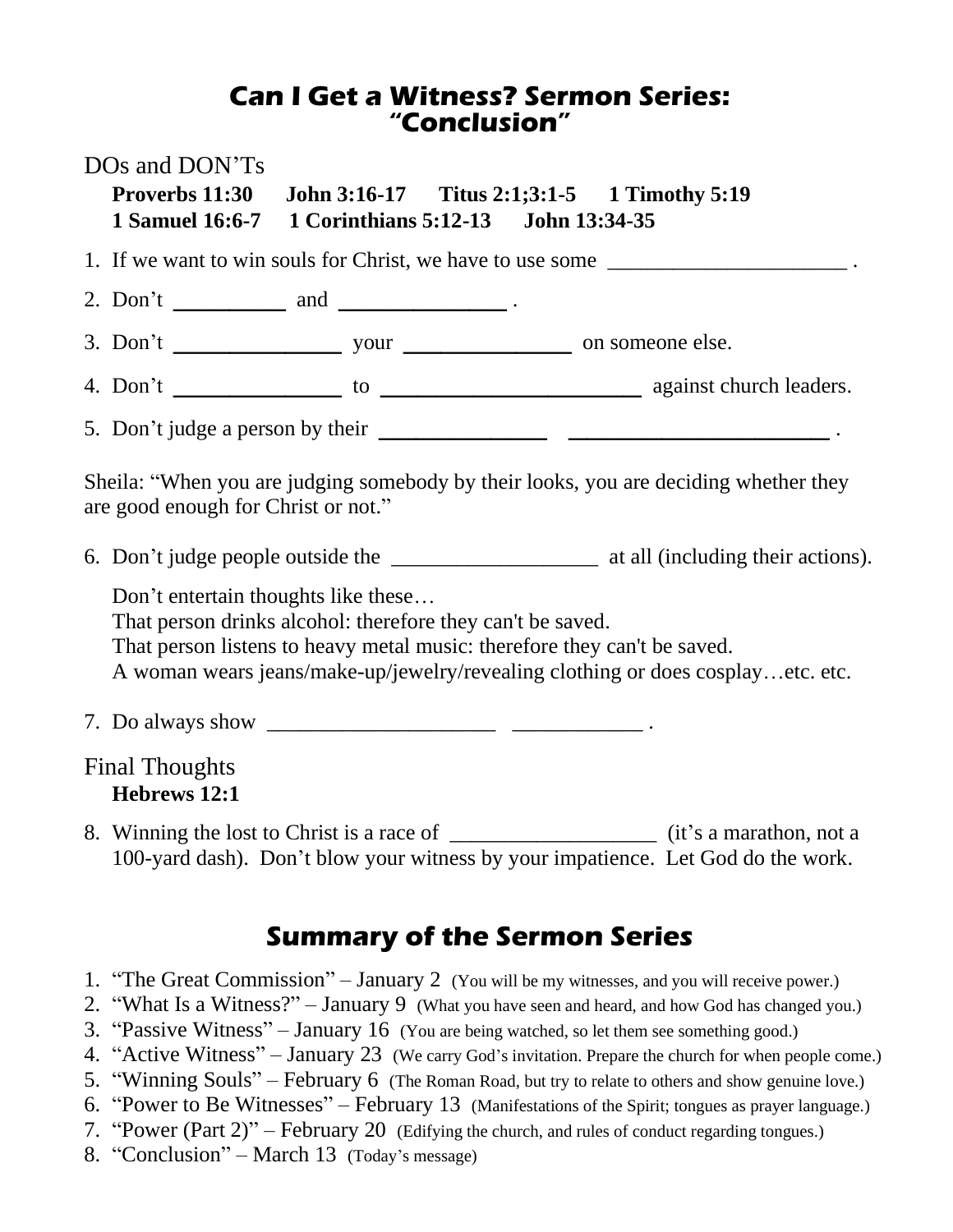## **Proverbs 11:30 (KJV)**

 $30$  The fruit of the righteous is a tree of life; and he that winneth souls is wise.

### **John 3:16-17 (KJV)**

<sup>16</sup> For God so loved the world, that he gave his only begotten Son, that whosoever believeth in him should not perish, but have everlasting life.

 $17$  For God sent not his Son into the world to condemn the world; but that the world through him might be saved.

### **Titus 2:1;3:1-5 (NET)**

 $1$  But as for you, communicate the behavior that goes with sound teaching.

<sup>1</sup> Remind them to be subject to rulers and authorities, to be obedient, to be ready for every good work. <sup>2</sup> They must not slander anyone, but be peaceable, gentle, showing complete courtesy to all people. <sup>3</sup> For we too were once foolish, disobedient, misled, enslaved to various passions and desires, spending our lives in evil and envy, hateful and hating one another. <sup>4</sup>But "when the kindness of God our Savior and his love for mankind appeared, <sup>5</sup> he saved us not by works of righteousness that we have done but on the basis of his mercy...

## **1 Timothy 5:19 (CEV)**

<sup>19</sup> Don't listen to any charge against a church leader, unless at least two or three people bring the same charges.

## **1 Samuel 16:6-7 (TLB)**

<sup>6</sup>…Samuel took one look…and thought, "Surely this is the man the Lord has chosen!" But the Lord said to Samuel, "Don't judge by a man's face or height, for this is not the one. I don't make decisions the way you do! Men judge by outward appearance, but I look at a man's thoughts and intentions."

## **1 Corinthians 5:12-13 (NIV)**

<sup>12</sup> What business is it of mine to judge those outside the church? Are you not to judge those inside?  $13$  God will judge those outside. ...

### **John 13:34-35 (RSV)**

<sup>34</sup> A new commandment I give to you, that you love one another; even as I have loved you, that you also love one another.  $35$  By this all men will know that you are my disciples, if you have love for one another."

## **Hebrews 12:1 (ESV)**

<sup>1</sup> Therefore, since we are surrounded by so great a cloud of witnesses, let us also lay aside every weight, and sin which clings so closely, and let us run with endurance the race that is set before us…

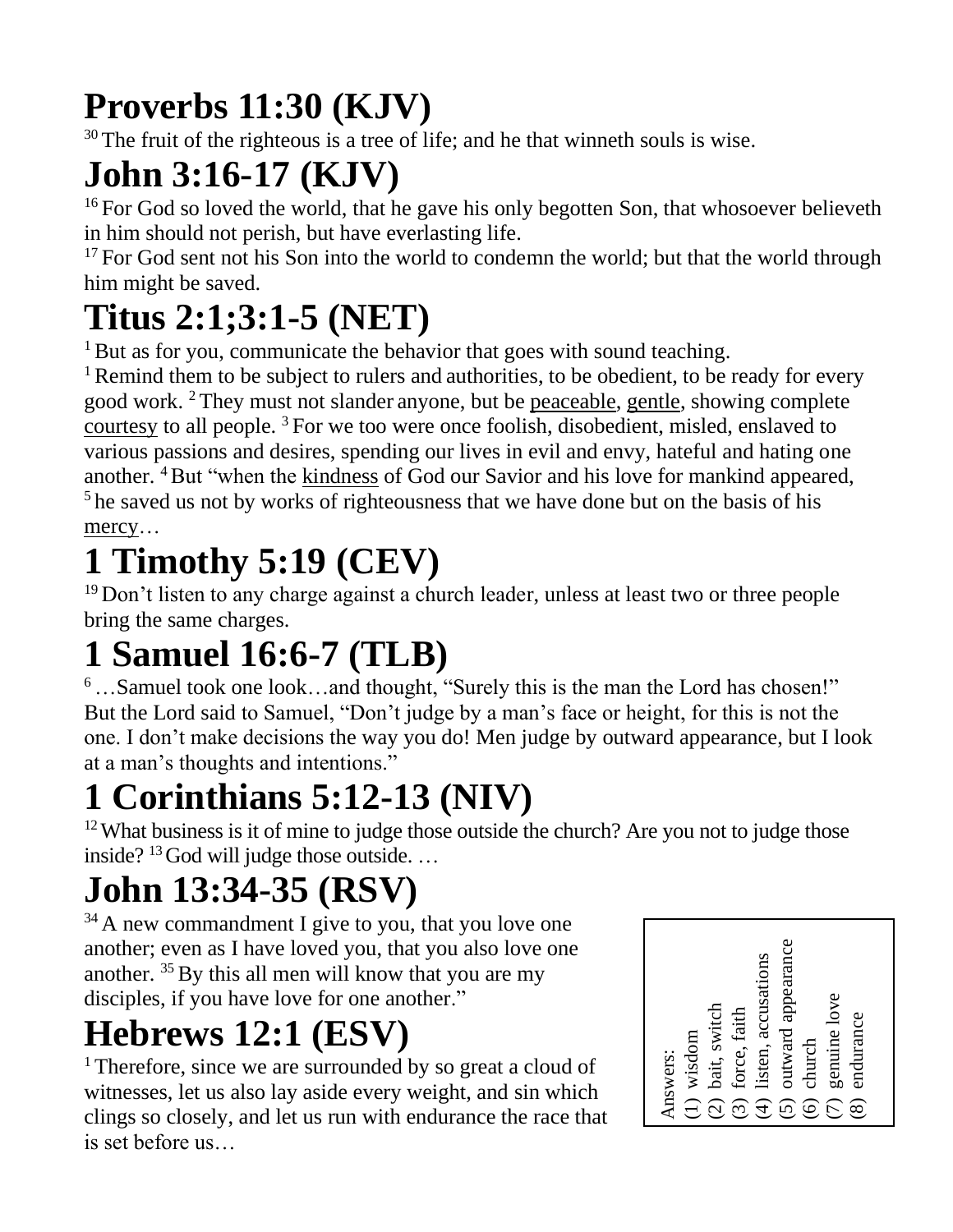



#### **Praise Reports**

### **Prayer Requests**

### **STFK Science Café (March 17)**

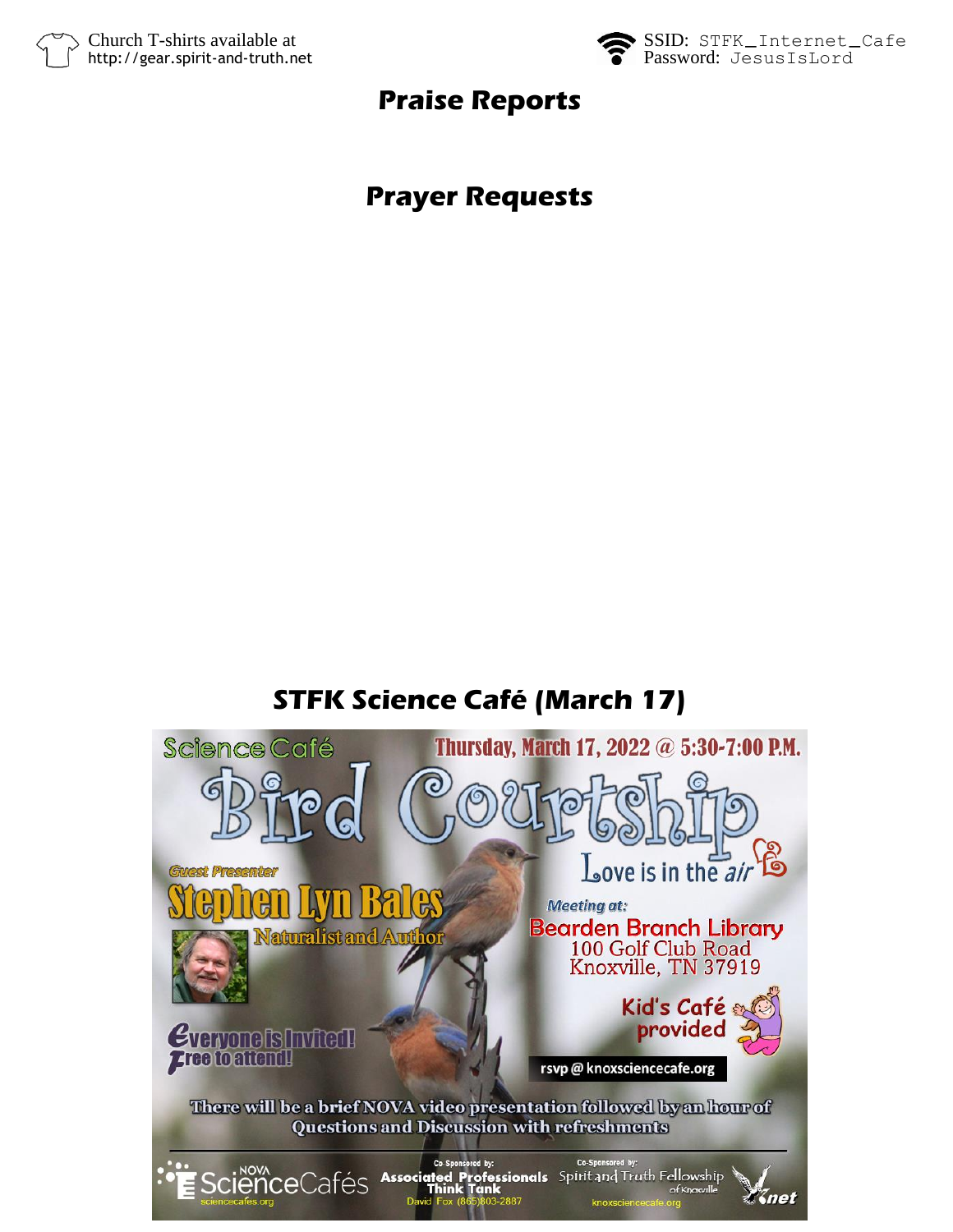### Great Things

Verse 1 My soul proclaims Your greatness Lord Rejoicing in my Savior Your mercy belongs to those who fear Your Son His blessing You have given them forever

Pre-Chorus And Holy is His name; Holy is His name

Chorus You alone have done great things I can't boast of anything Mighty One and King of kings Jesus You alone have done great things By Your living word in me Mighty One and King of kings Jesus

Bridge

[And] It's Your name we're shouting out Shouting out loud (Repeat 10X)

Repeat Chorus

Repeat Bridge (3X)

CCLI Song # 5137530 Matt Maher © 2008 spiritandsong.com (Admin. by EMI Christian Music Publishing) Thankyou Music (Admin. by EMI Christian Music Publishing) For use solely with the SongSelect Terms of Use. All rights reserved. www.ccli.com CCLI License # 11036000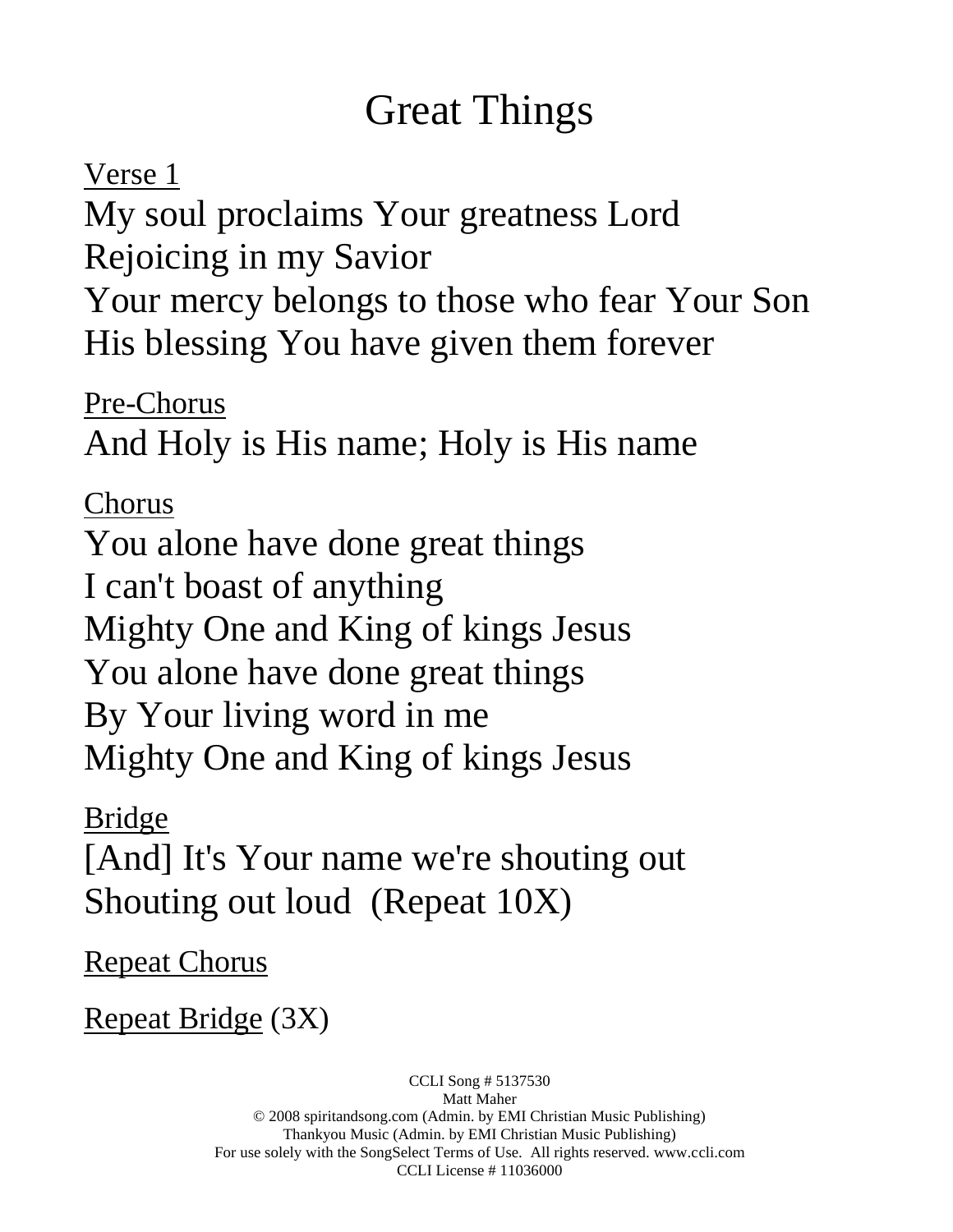### Where I Belong

### Verse 1

Sometimes it feels like I'm watching / from the outside Sometimes it feels like I'm breathing / but am I alive I won't keep searching for answers that aren't here to find

### Chorus

All I know is I'm not home yet This is not where I belong Take this world and give me Jesus This is not where I belong

Verse 2 So when the walls come falling / down on me And when I'm lost in the current of a raging sea I have this blessed assurance / holding me

### Bridge

When the earth shakes, I want to be found in You When the lights fade, I want to be found in You

Ending Where I belong (4X)

> CCLI Song # 5996063 Jason Ingram | Jason Roy © 2010 Sony/ATV Timber Publishing (Admin. by Sony/ATV Sounds LLC) West Main Music (Admin. by Sony/ATV Sounds LLC) Windsor Hill Music (Admin. by Sony/ATV Sounds LLC) Sony/ATV Tree Publishing (Admin. by Sony/ATV Songs LLC) For use solely with the SongSelect Terms of Use. All rights reserved. www.ccli.com CCLI License # 11036000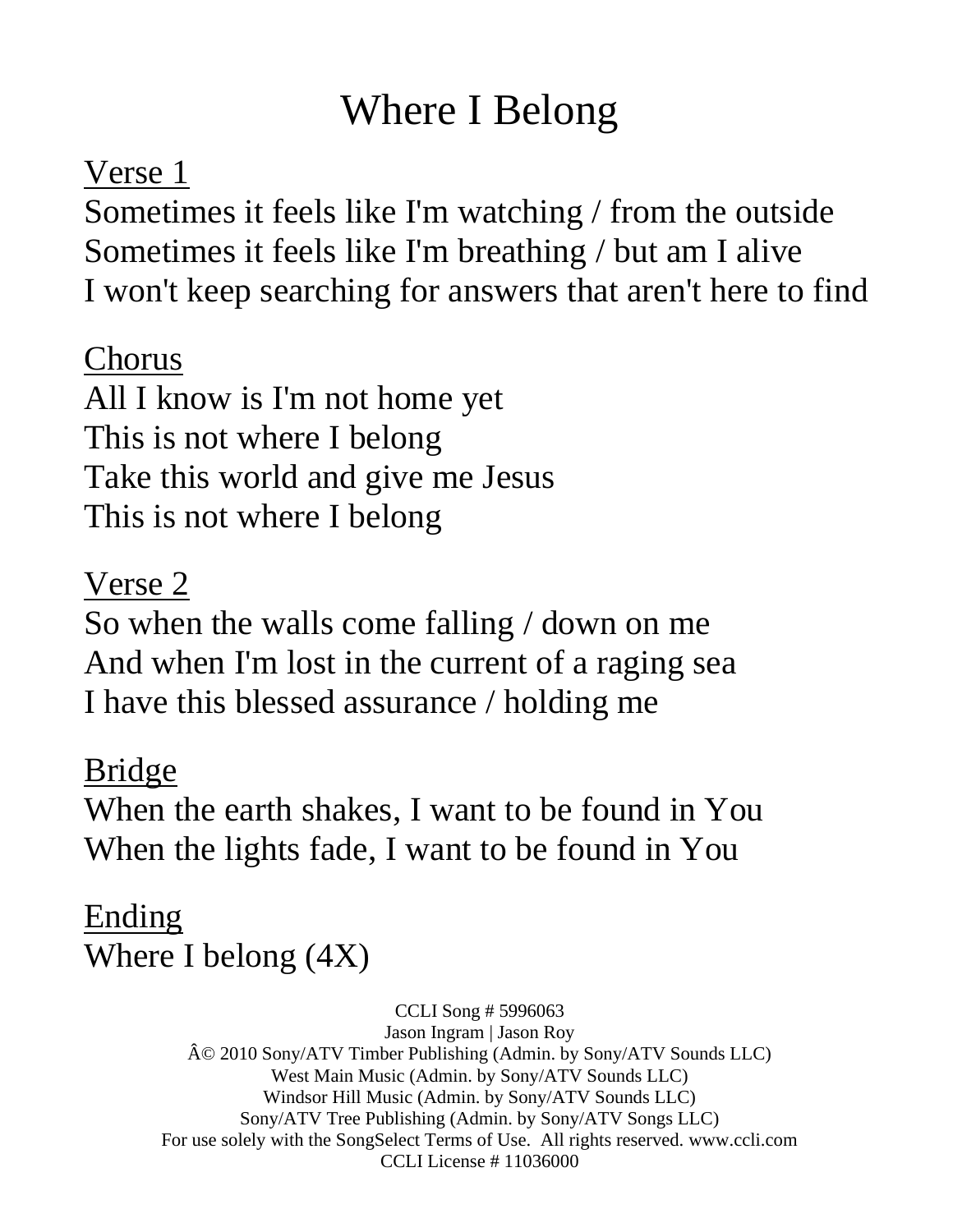# More Love More Power

Verse

More love more power More of You in my life More love more power More of You in my life

Chorus 1

And I will worship You with all of my heart And I will worship You with all of my mind And I will worship You with all of my strength For You are my Lord

Chorus 2 And I will seek Your face with all of my heart And I will seek Your face with all of my mind And I will seek Your face with all of my strength For You are my Lord

> CCLI Song # 60661 Jude Del Hierro ©1978 Mercy / Vineyard Publishing (Admin. by Music Services, Inc.) For use solely with the SongSelect Terms of Use. All rights reserved. www.ccli.com CCLI License # 11036000